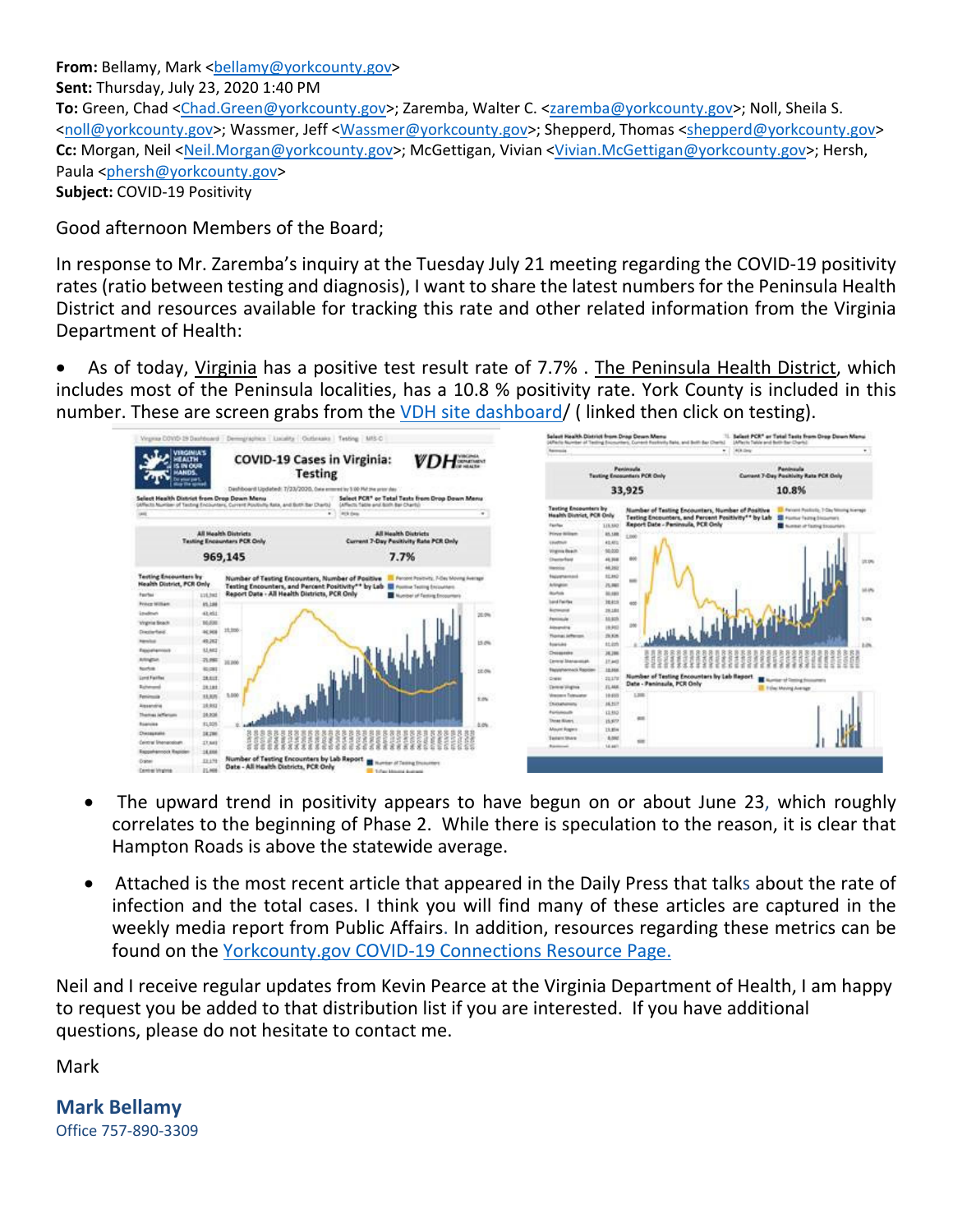## **COUNTY OF YORK MEMORANDUM**

DATE: July 22, 2020

TO: York County Board of Supervisors

FROM: Mark L. Bellamy, Jr., Deputy County Administrator

**SUBJECT:** COVID Successes from Tourism Development

Last Saturday (July 18<sup>th</sup>) was our first full "capacity" event at the Freight Shed since the shut-down. In light of the successful reopening, I would like to take the opportunity to share some of the other examples of Tourism Development's operational adjustments to accommodate this new pandemic world. Joining the recent Drive-thru Markets at the McReynolds Athletic Complex (MAC), Manager Kristi Olsen-Hayes has provided the accomplishments below to be added to the long list of York County's achievements in operational flexibility and new opportunities.

The Yorktown Freight Shed began to reopen under Phase 2 at 50% capacity with new safety measures, including social distancing guidelines. On June 29, the venue successfully held its first event- a Yorktown Day Association meeting with 25 participants. The first event in Phase 3 was a "Sweet 16" birthday party for 100 guests on July 18. This was a huge success for the family, the guest of honor, and for the event planner. As a precaution, the event was planned for staggered arrivals so not all 100 people were in the venue all at one time and wore masks, at their discretion. This was the event planner's first function at the Freight Shed and she told us she will be recommending the venue to future clients.

Throughout June and July, Katie Meis, with staff support, scheduled 17 showings and booked 14 events. We currently have 31 events scheduled through December of this year and 27 events booked in 2021. The Freight Shed books 18 months in advance and continues to receive inquiries daily.

The Riverwalk Landing Piers have been open since Phase 2 began for overnight guests. Before Memorial Day weekend, full-time staff welcomed the guests and manned the docks. In May, the Piers welcomed 17 overnight stays and 49 temporary boaters. In June, these numbers almost doubled and revenue continues to climb during the summer in Phase 3. The Fourth of July was a different situation - with parades and fireworks cancelled, our slips were destined to be empty. Dockmaster James Scruggs didn't just let them all cancel. Instead, he contacted all of the boaters that had reservations for July 4<sup>th</sup>, 2020, and told them if they stayed at the Piers this year, they could have first rights to a reservation for next year's July 4<sup>th</sup> weekend, guaranteed. The boaters loved the idea and responded positively (reservations usually don't open until January 1). Those that took advantage of the offer had a wonderful stay!